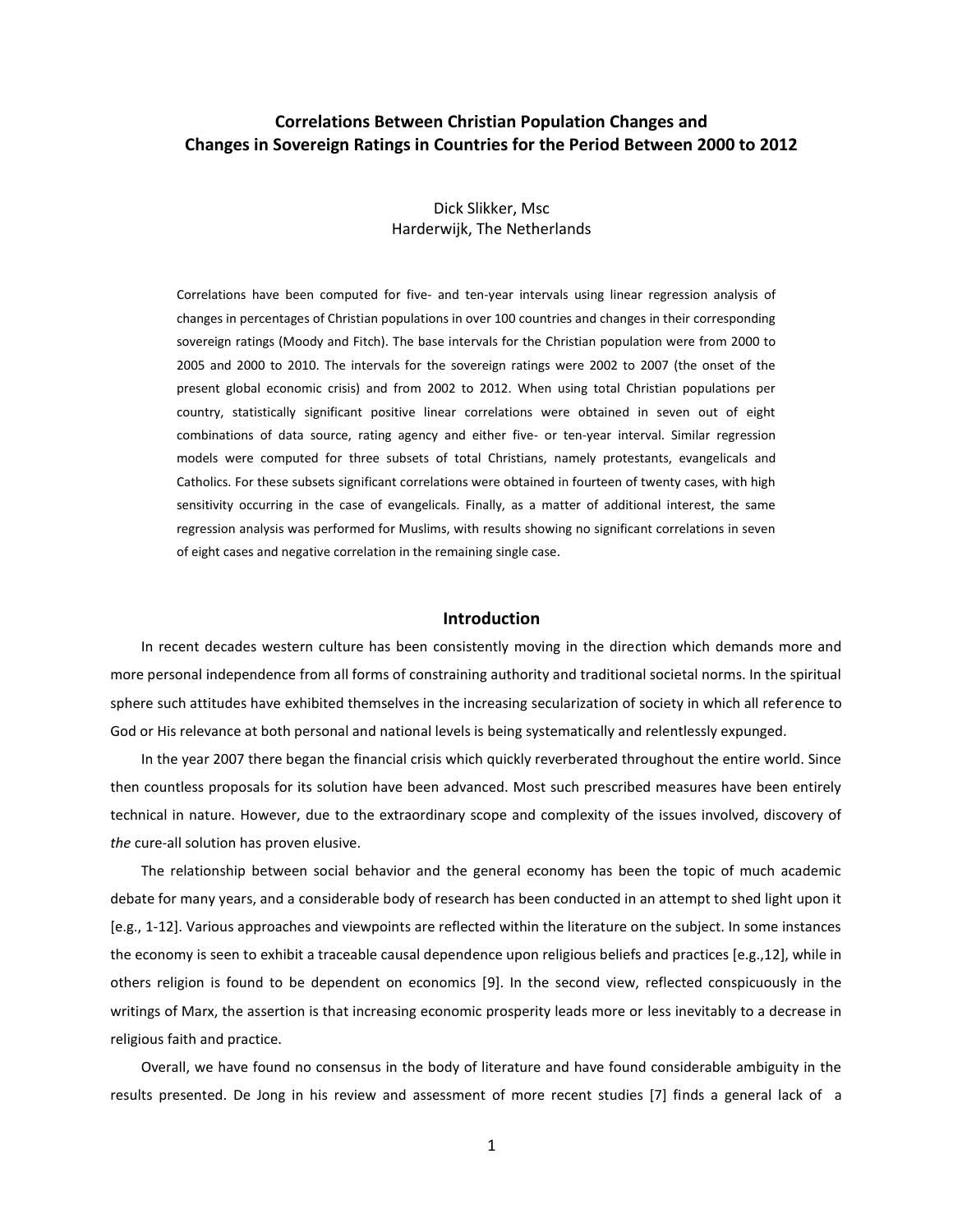"theoretical framework" in much of the work. Among other recommendations, he suggests that additional research efforts in the area should employ specific hypotheses as their departure points. He furthermore recommends that additional work should be focused on individual religions or faiths rather than on the general category of "religion."

Traditional Judeo-Christian Biblical teaching, by way of contrast, consistently and unambiguously proclaims that one direct consequence in a society that consciously turns its back on God and His standards of conduct is a sure and certain downturn, if not collapse, in its temporal well-being.

In view of the foregoing, it was considered to be of intriguing interest to investigate the general hypothesis that a quantifiable effect exists between the *post-modern* tendency to ignore the relevance of God in society on the one hand and today's concurrent financial turbulence on the other. To do so we adopted a more specific hypothesis, namely that there exists a significant correlation between the change in percentages of Christians in a large sample of countries and the changes in their respective sovereign ratings. In the remainder of this paper we present the rationale for the approach taken and results obtained from the analysis carried out to test this hypothesis.

### **Methodology**

A fundamental challenge in this effort was the selection of a measure of the influence of God at a practical level on the conduct of personal and national life within a given country. After consideration of a number of potential alternatives, the metric chosen was the percentage of Christian population on a per-country basis. Much previous work has made use of World Value Survey data [14, 9]. The variables used included answers to largely subjective questions on religious behavior such as attendance at religious meetings, the importance of God in your life, etc. Such variables cannot be used in the present study both because they lump religions and faiths other than Christianity together and because the data are not consistently available for all the years needed herein. In the end this choice was largely driven pragmatically by the availability of quantitative data sets on both total populations of individual countries and their corresponding constituent percentages of Christians. Furthermore, it was required that the data exist and were available for the ten-year period from 2000 through 2010. While our approach was based on the use of Christian population as an assumed metric of a nation's attitude toward God, we do not mean to imply a view that only Christians live according to high moral standards. What is assumed, however, is that Christians, or at least a substantial subset thereof, are more open to living by Biblical principles than are nonbelievers in God. Although in today's world there are notorious exceptions to this assumption, we elected to proceed with the analysis using our adopted metric so see where it led.

Two data sets are available which contain the required information for the time intervals of interest. These are from Operation World (OW) [13] and from the World Religion Database (WRD) [14]. Issues about the content and differences between the two data sets were discussed with representatives of each organization. The idea of simply using the country averages of the two sets was not recommended by either group. In the end it was

2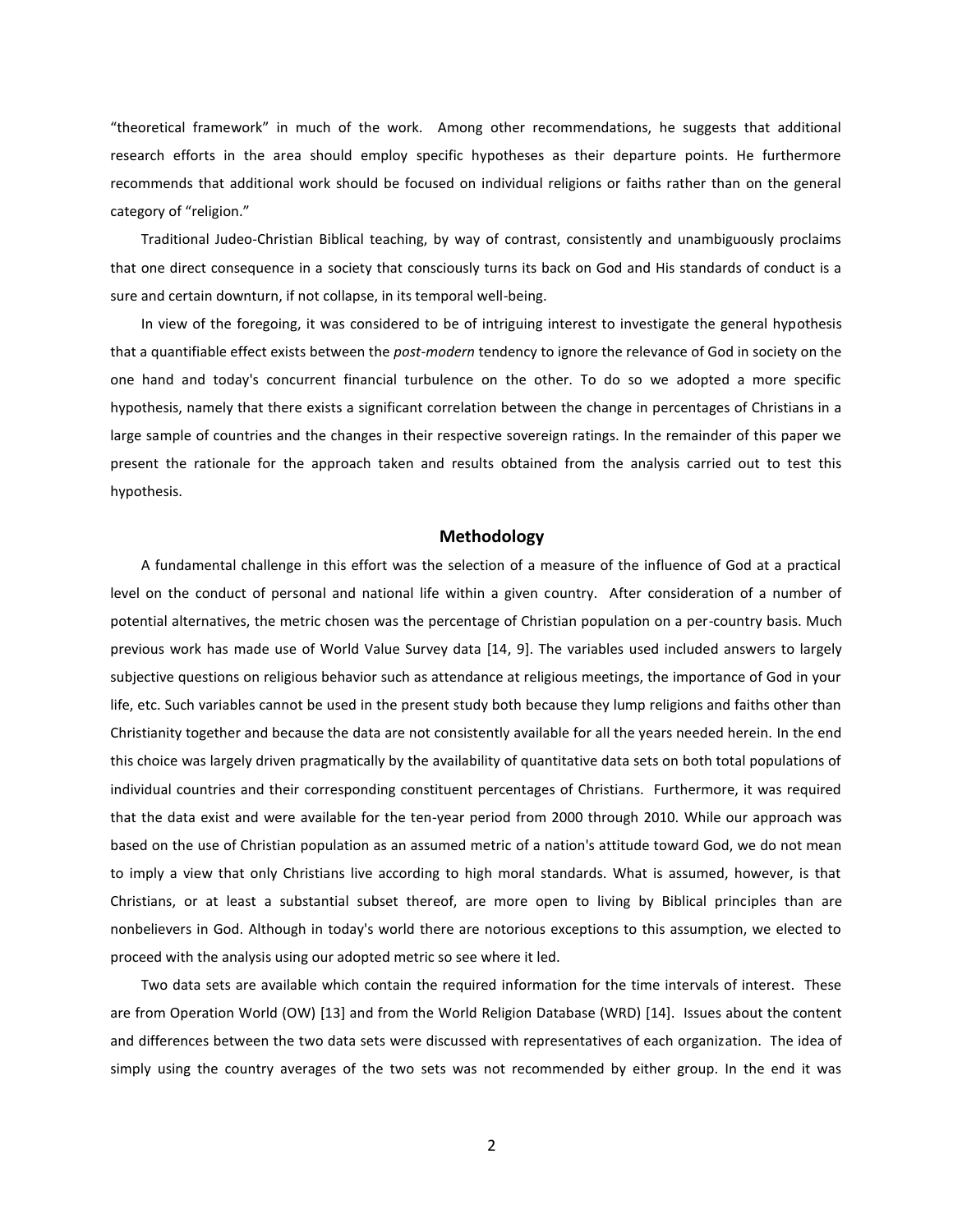therefore decided to apply the statistical analyses that will be described below uniformly to both of the data sets independently.

Naturally differences are seen in each category on a country-by-country basis. According to the OW data, over the 2000-2010 period total Christian populations varied by country by as much as -14% to +7%, and the protestant population from -11% to +9%. See Table 1.

|                         | <b>Operation World</b> |               | <b>World Religion Database</b> |                |
|-------------------------|------------------------|---------------|--------------------------------|----------------|
| %                       | 2000-2005              | 2000-2010     | 2000-2005                      | 2000-2010      |
| <b>Total Christians</b> | $-5$ to $+4$           | $-14$ to $+7$ | $-3$ to $+3$                   | $-7$ to $+10$  |
| Protestants             | $-7$ to $+4$           | $-11$ to $+9$ | $-5$ to $+12$                  | $-11$ to $+22$ |
| Evangelicals            | $-1$ to $+2$           | $-3$ to $+5$  |                                |                |
| <b>Catholics</b>        | $-7$ to $+4$           | $-15$ to $+8$ | $-8$ to $+11$                  | $-14$ to $+19$ |
| <b>Muslims</b>          | $-2$ to $+4$           | $-5$ to $+13$ | $-1$ to $+5$                   | $-2$ to $+12$  |

**Table 1.** Bounds of percentage changes in populations of various religious groups for individual countries over the five- and ten-year intervals from 2000 through 2010.

For any country there exists a wide variety of indicators and factors that can be used in assessing national economic status, and there are many different organizations and agencies involved in such activity, conspicuously among which are the firms of Standard and Poor's, Moody, and Fitch. A great many factors of economic, political and other natures are used in the analyses that result in the national ratings, called *sovereign ratings,* assigned by each organization [15]. These ratings are extensively employed by and relied upon throughout the global financial system. Because of the comprehensive nature of such ratings, their widely accepted utility in grading the general economic status of the rated entities, and the availability of their historical data covering the interval from 2000 through 2012, they were adopted for use in this study as our metric of economic status or well-being of individual countries.

The required data were requested from each of the three organizations mentioned above. Standard and Poor's declined to provide theirs, but we were provided files containing their historical data by the other two and were directed to their respective websites for the more current information. From those sources, two comprehensive data sets were assembled for the years 2002, 2007 (the early onset of today's crisis), and 2012. The ratings are given in a descending sequence of values (e.g., *AAA stable* through *D stable* for Fitch). Moody's system comprises 21 major steps, while that of Fitch contains 22. In both cases each major step is further broken down into three sub-steps (positive, stable, and negative) which are intended to signal the outlook for potential change. When these sub-steps are integrated into the overall systems, Moody's scheme ends up with 61 individual steps and Fitch's with 64. In each case the alphanumeric descriptors can be transformed into a corresponding numeric code of either 61 or 64 equally spaced and assumed equally valued steps or points, as listed in Appendix 1. It is this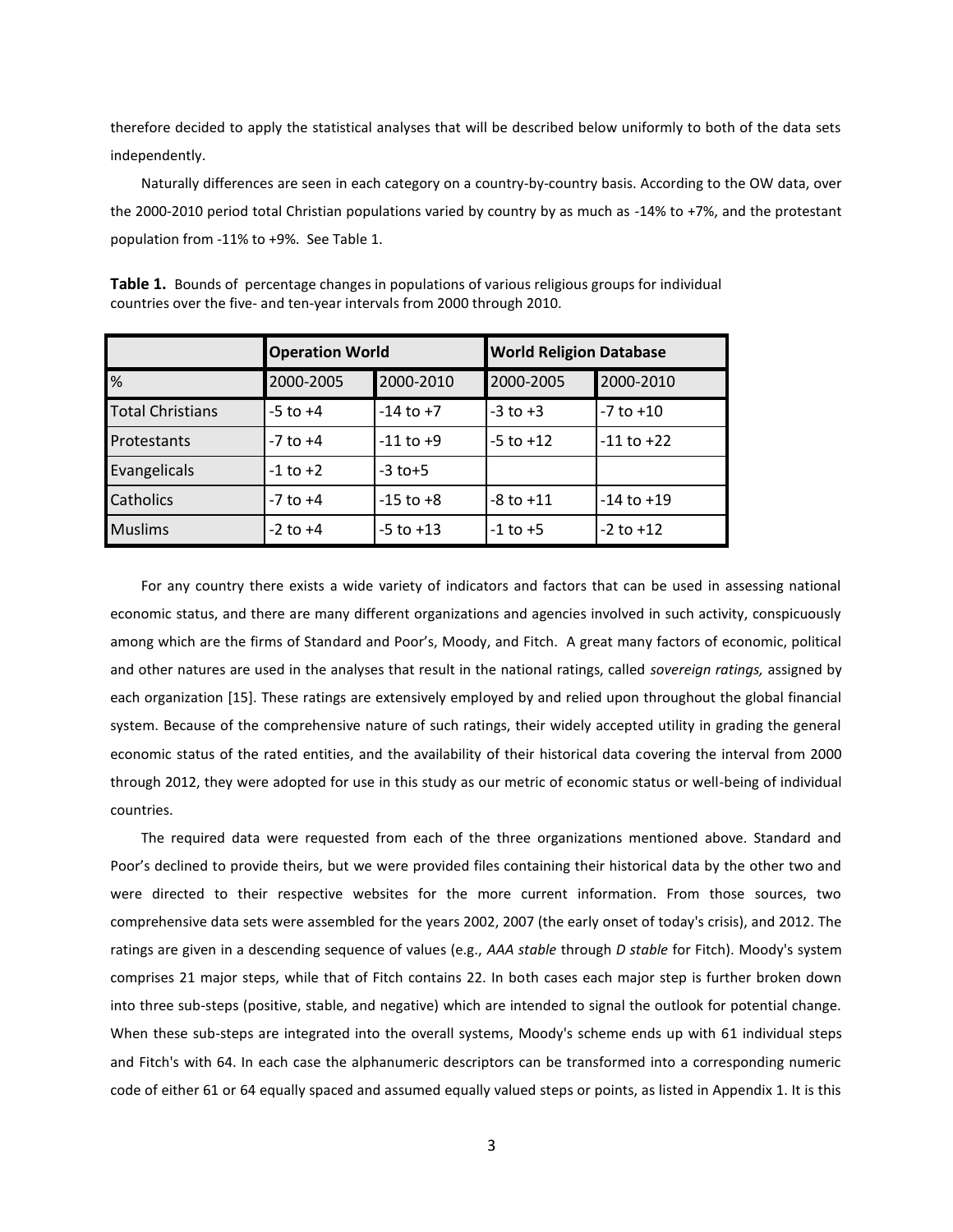set of numerical values that was employed in the statistical analyses carried out in this study. What were specifically calculated were the correlations between the changes in the sovereign ratings of both Moody and Fitch (in terms of the number of steps within each respective system) with respect to the corresponding percentage changes in the Christian populations for over a hundred countries for which the required data are at hand.

The range of changes in the sovereign ratings of the countries that make up our database for both the fiveand ten-year intervals of interest are summarized in Table 2. Our working hypothesis under test was that any significant change in the percentage of Christians within a given country over a selected period of years would in due time exercise an influence on the economic status of that country. The five- and ten-year intervals used in looking at the changes in Christian populations are from 2000 to 2005 and 2000 to 2010, respectively. However, in order to allow an elapsed time for the effects, if any, of these changes to be reflected in the sovereign ratings, we adopted a two-year delay period in the overlap of the five- and ten-year intervals used for the sovereign rating data as is indicated in Table 2. It is further assumed that any causal relationship between the two variables is linear.

| Table 2. Range of changes, in steps, of Moody and Fitch sovereign ratings for the countries employed in this study |  |  |
|--------------------------------------------------------------------------------------------------------------------|--|--|
| for the 5- and 10-years intervals of interest.                                                                     |  |  |

|              | 2007-2012     | 2002-2012  |
|--------------|---------------|------------|
| Moody        | -49 to +10    | -48 to +10 |
| <b>Fitch</b> | $-37$ to $+8$ | -37 to +19 |

Having thus developed the required sets of data, linear regression models were then computed with the percentage change in Christian population as the independent variable and the change in steps in the sovereign ratings of the corresponding countries as the dependent variable. Since there are two sets of input data for Christian population (OW and WRD), two different rating systems (Moody and Fitch) and two time intervals (5 and 10 years) there results a matrix of eight computations that were performed using the standard statistical analysis software package SPSS [16].

Intervals of five and ten years were chosen in order to minimize the effects of short term perturbations of the economic conditions in any particular country. We would like to have been able to examine longer time intervals, but the necessary data are not as yet available. Furthermore, in order to suppress the effects of any existing control variables associated with individual countries, the *differences* in national percentages of Christian populations and in their assigned sovereign ratings over the intervals of interest were used rather than the absolute values of those variables.

In order to make our results applicable at the worldwide level, it was necessary to employ a weighting factor to ensure that the influence of each country represented in the specific model is properly proportional with respect to total population of all countries included in each particular calculation. To that end we apply the weighting factor (1)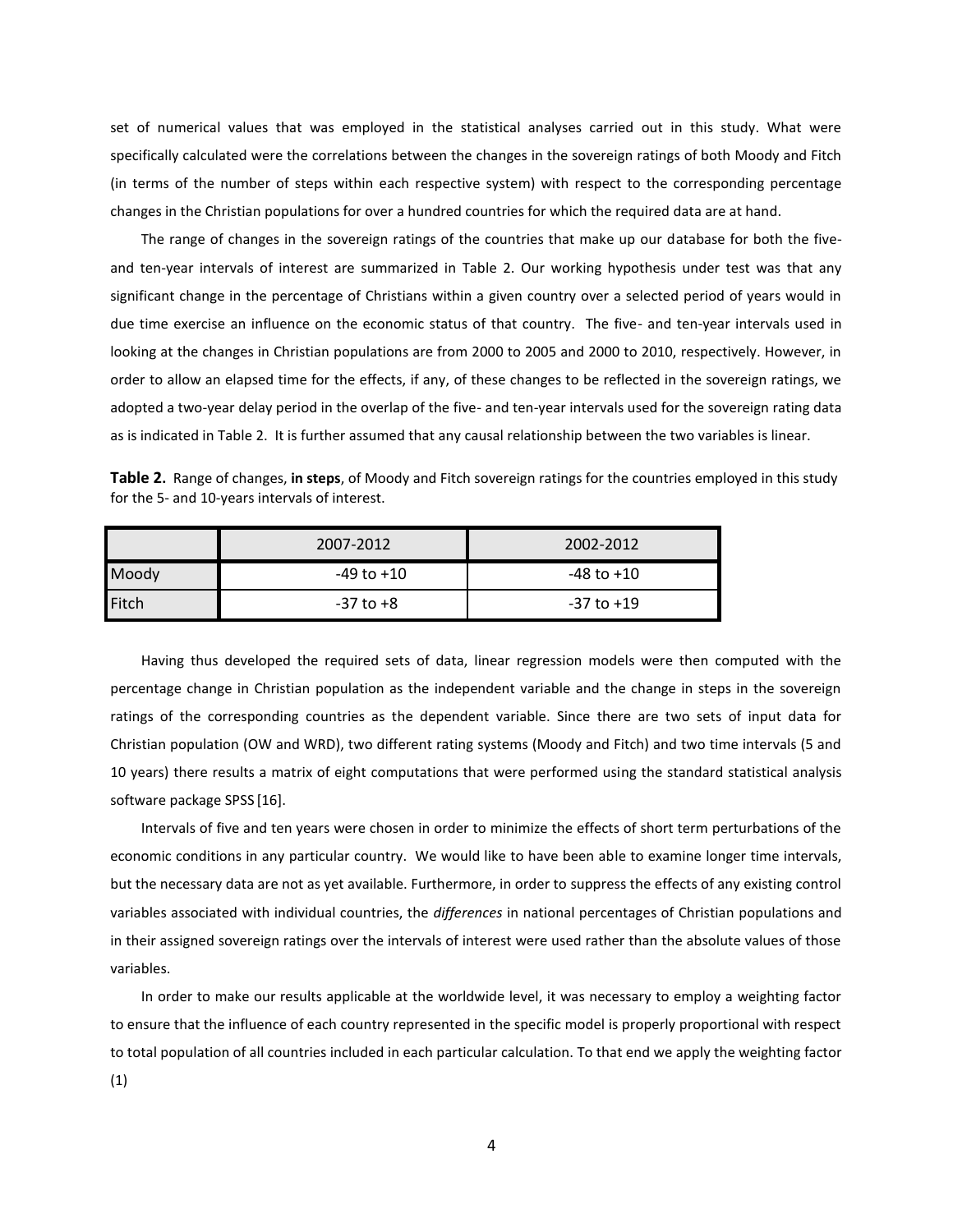# $\big($  $\boldsymbol{T}$

 Where *n* = the individual country identifier, and *N* = the total number of countries included in the calculation

(The population data employed in constructing the weighting factors were taken from the OW database.) Using this method, the sum of the total number of countries represented in each model is equal to the sum of the weighting factors of each of those included countries<sup>5</sup>. For example, consider the case from the results presented in Table 3 below corresponding to the Moody rating, 10-year interval, OW data set. The weighting factor (1) applied to each country included in that calculation becomes

$$
W_n = \frac{Pop_n * 95}{5,326,000,000}
$$

wherein the divisor represents the sum of the populations of all ninety-five countries included in that particular calculation.

The set of countries used in the matrix of computations performed in this study are given in Appendix 2. In certain cases the necessary data for individual countries are missing. Thus, depending on the combination of specific rating agency and period of interest being addressed, the number of countries involved varies. Only 77 countries were included in the case of the ten-year interval for the Moody ratings, for example, while the available data permitted the use of 105 countries in the Moody five-year case. The results for the set of the eight initially computed models are summarized in Table 3 below.

The first step in interpreting the correlations exhibited in the results from each calculation is to look at the value of the descriptor P, which is, in effect, a measure of the reliability of the hypothesis represented by the model. The bound in sociological studies generally accepted as indicating significant correlation is that  $P \le 0.05$ . If that condition is met, the hypothesis represented by the model is considered to be valid with a reliability of ≥95%. Any calculation characterized by  $P > 0.05$  is discarded as exhibiting no significant correlation.

The second step in evaluating the results is to look at the coefficient of determination  $R^2$ , which provides a measure of the degree to which the x variable (in our case the percentage change in Christian population) accounts for the predicted value of the y variable (in our case, the change in rating). Worded differently,  $R^2$  provides a measure of how well future outcomes are likely to be predicted by the computed regression model.

Finally, the slope of the regression line is important. A positive slope (y increases with increasing x) means in our context that a positive increase in the change of Christian population produces an increase in the change of ratings in the positive direction. The steepness of the slope indicates the sensitivity of the y value to that in the x value.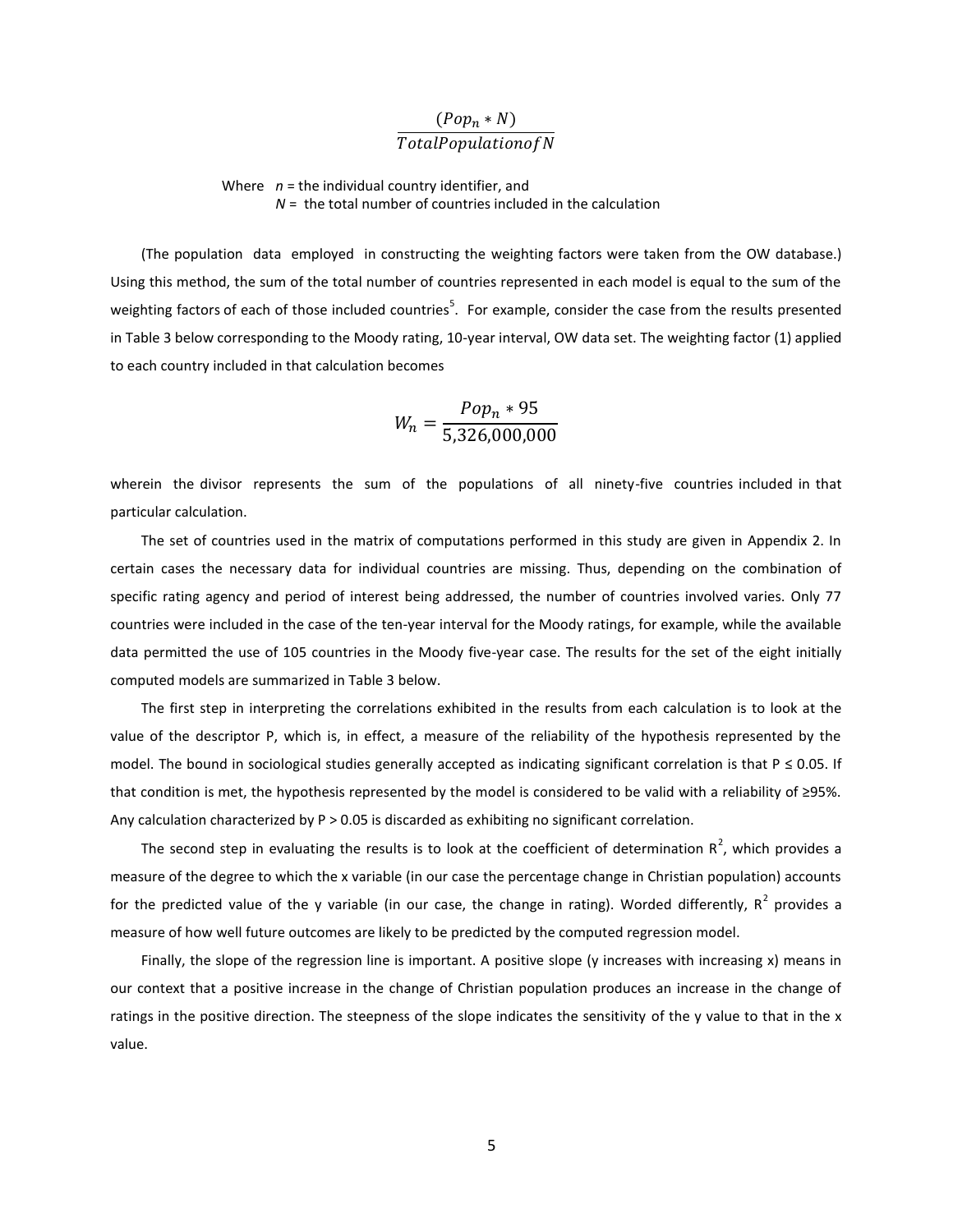### **Results and Discussion**

Shown in Figure 1 is an example graph of the data points and the linear regression line as computed from the OW data for the Moody ten-year interval combination. The figure contains 77 individual weighted data points (some of which fall atop each other). The analytic expression for the computed line is given in the lower right corner of the figure. In that equation, the value of the y variable where it crosses the  $x=0$  point is  $+4.85$ , and the slope of the line, which is a measure of the sensitivity of the ratings to the change in percentage of Christians, is 1.56.



**Figure 1**. Change in Moody ratings as a function of weighted percentage changes in total Christian populations for the 2000 through 2010 interval obtained using the Operation World data set

Table 3 contains the parameters that describe the eight individual modeled cases and their results based on changes in total Christian populations. Computed entries are only given for those cases in which significant correlations were found (i.e.,  $P \le 0.05$ ). All the cases presented were obtained using the data for the percentages of all Christians in each country weighted according to equation 1 in the previous section. Note that significant correlations were observed in seven of the eight modeled cases.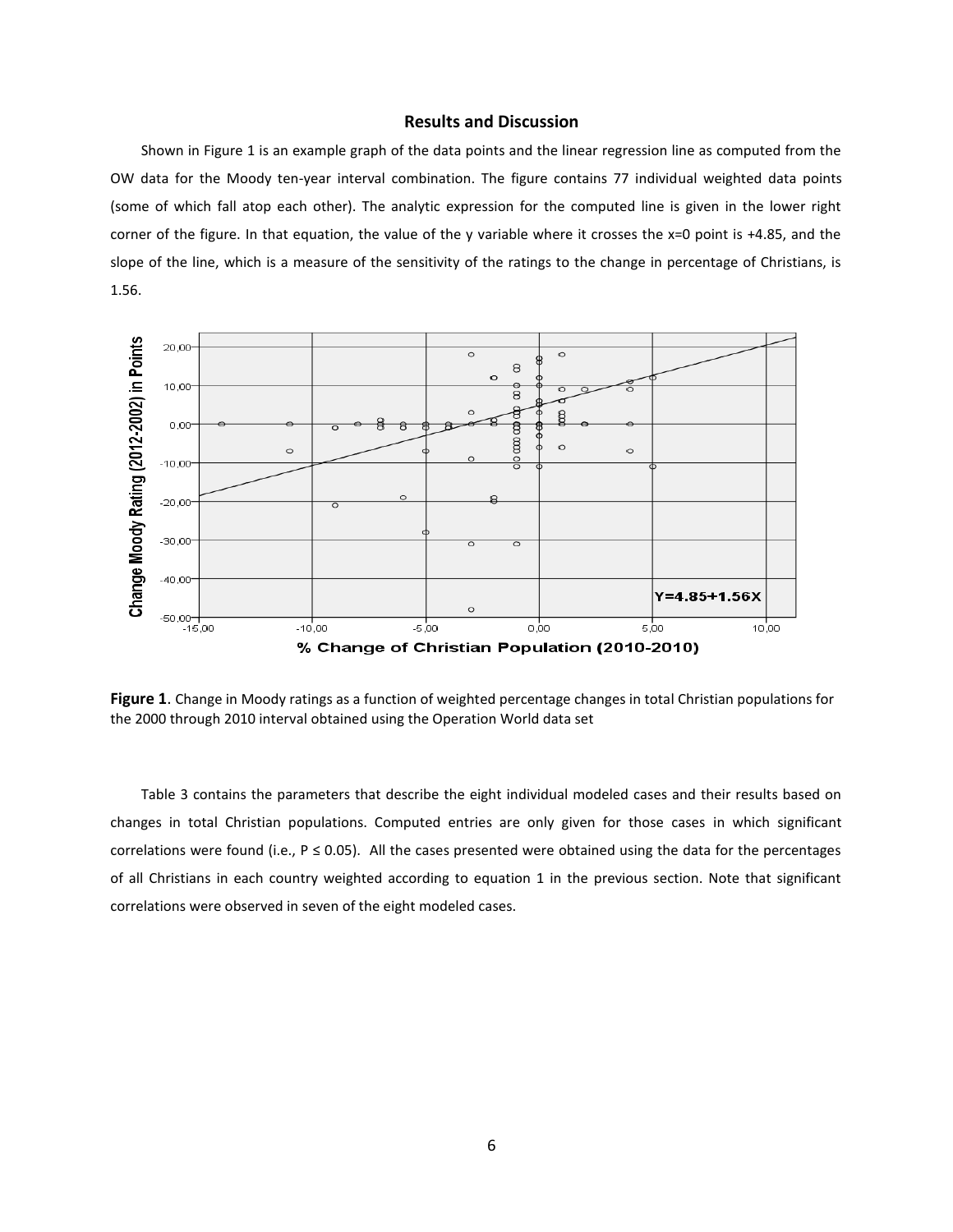| <b>Data</b><br><b>Source</b> | Rating<br><b>Agency</b> | <b>Interval</b> | ΙN  | P     | $R^2$ | <b>Linear Regression Line</b><br>$y = a + bx$ |
|------------------------------|-------------------------|-----------------|-----|-------|-------|-----------------------------------------------|
| <b>WRD</b>                   | Fitch                   | 5-year          | 101 | 0.679 |       |                                               |
|                              | Fitch                   | 10-year         | 77  | 0.018 | 0.07  | $3.97 + 0.82x$                                |
|                              | Moody                   | 5-year          | 105 | 0.033 | 0.04  | $0.22 + 1.56x$                                |
|                              | Moody                   | $10$ -year      | 95  | 0.001 | 0.012 | $4.24 + 1.26x$                                |
| <b>OW</b>                    | Fitch                   | 5-year          | 101 | 0.018 | 0.06  | $-0.51 + 0.84x$                               |
|                              | Fitch                   | 10-year         | 77  | 0.000 | 0.022 | $4.29 + 1.09x$                                |
|                              | Moody                   | 5-year          | 105 | 0.000 | 0.015 | $0.72 + 1.88x$                                |
|                              | Moody                   | 10-year         | 95  | 0.000 | 0.31  | $4.85 + 1.56x$                                |

**Table 3.** Model results obtained for the set of combinations of data sources (OW and WRD), rating agencies (Moody, Fitch) and time intervals (5, 10 years) based on weighted percentage changes in **total Christian population**  of included countries

By way of interpretation, we note that as indicated in Table 1 the largest estimated percentage decrease in Christian population occurred in the OW data for the ten-year period from 2000 to 2010 and was listed as -14%. Evaluating the regression line equation for the corresponding case, given in the last row of Table 4, we have  $y$ (steps) = 4.85 + 1.56(-0.14) = -17 Moody steps. Referring to Appendix 1, it can be seen that the predicted seventeen steps might correspond, for example, to a change from the highest possible rating of *Aaa stable* down to *Baa3 stable,* or alternatively 17 steps downward from any other starting point. The steepest slope of the computed regression lines, 1.88, was found in the case of the OW, Moody, five-year combination.

As a matter of interest, similar regression calculations were also performed for three subsets of total Christian population for which the necessary data were available, namely protestants, evangelicals, and Catholics. Those results are presented in Tables 4 through 6 below. The parameters of the regression lines are not shown in the tables in those cases for which no significant correlations were found.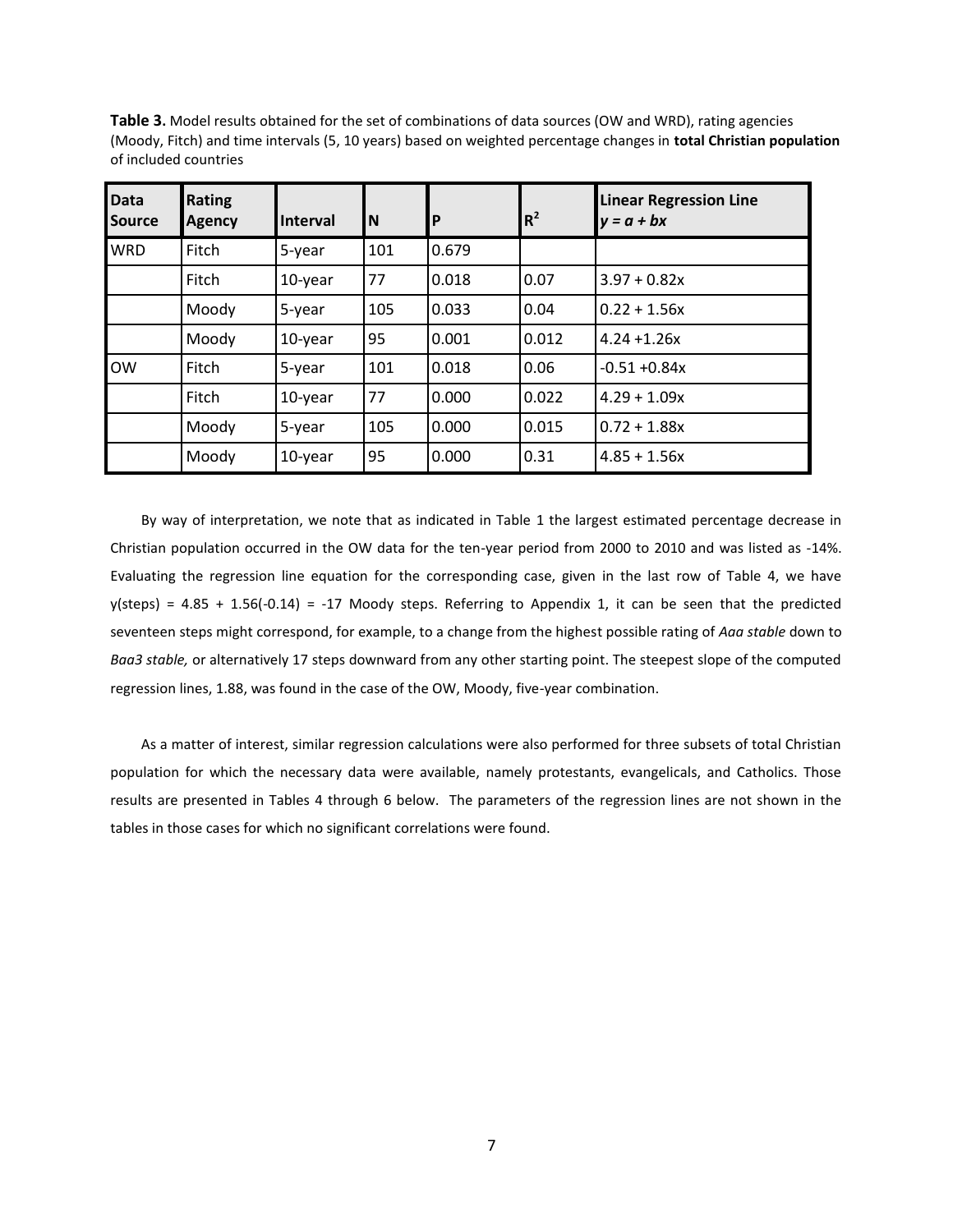**Table 4.** Model results obtained for combinations of data sources (OW and WRD), rating agencies (Moody, Fitch) and time intervals (5, 10 years) based on weighted percentage changes of **protestant Christian population** in the countries included

| <b>Data</b><br><b>Source</b> | Rating<br><b>Agency</b> | <b>Interval</b> | <b>N</b> | $\mathsf{P}$ | $R^2$ | <b>Linear Regression Line</b><br>$v = a + bx$ |
|------------------------------|-------------------------|-----------------|----------|--------------|-------|-----------------------------------------------|
| <b>WRD</b>                   | Fitch                   | 5-year          | 100      | 0.009        | 0.07  | $-0.75 + 2.23x$                               |
|                              | Fitch                   | 10-year         | 76       | 0.000        | 0.19  | $4.40 + 2.98x$                                |
|                              | Moody                   | 5-year          | 105      | 0.018        | 0.05  | $0.29 + 2.85x$                                |
|                              | Moody                   | 10-year         | 95       | 0.001        | 0.11  | $4.79 + 2.67x$                                |
| <b>OW</b>                    | Fitch                   | 5-year          | 101      | 0.330        |       |                                               |
|                              | Fitch                   | 10-year         | 76       | 0.001        | 0.13  | $4.67 + 1.57x$                                |
|                              | Moody                   | 5-year          | 105      | 0.383        |       |                                               |
|                              | Moody                   | 10-year         | 94       | 0.007        | 0.08  | $5.02 + 1.42x$                                |

**Table 5**. Model results obtained for combinations of OW data source, rating agencies (Moody, Fitch) and time intervals (5, 10 years) based on weighted percentage changes of **evangelical Christians**

| Data<br>Source | <b>Rating</b><br><b>Agency</b> | <b>Interval</b> | N   | P     | $R^2$ | <b>Linear Regression Line</b><br>$y = a + bx$ |
|----------------|--------------------------------|-----------------|-----|-------|-------|-----------------------------------------------|
| <b>OW</b>      | Fitch                          | 5-year          | 101 | 0.004 | 0.08  | $-2.07 + 3.05x$                               |
|                | Fitch                          | $10$ -year      | 77  | 0.000 | 0.15  | $1.16 + 3.73x$                                |
|                | Moody                          | 5-year          | 104 | 0.000 | 0.23  | $-2.83 + 6.92x$                               |
|                | Moody                          | $10$ -year      | 95  | 0.001 | 0.12  | $1.81 + 3.48x$                                |

The WRD provides no data for the separate category of evangelical Christians, and thus, the only entries in Table 5 are those associated with the OW data set. Note the relatively steep slopes of the regression lines in all four cases in this table. In particular, the slope of +6.92 shown in the third row corresponds to the highest sensitivity obtained in any of our calculated estimates. The graph corresponding to this case is shown in Figure 2 below for direct comparison with Figure 1. Evaluating the regression line equation in the third row of Table 6 for the maximum negative change in evangelical population (-3%) given in Table 1, it is seen to correspond to a total change of  $-2.83+6.92(-3) = -24$  points in the Moody rating schedule.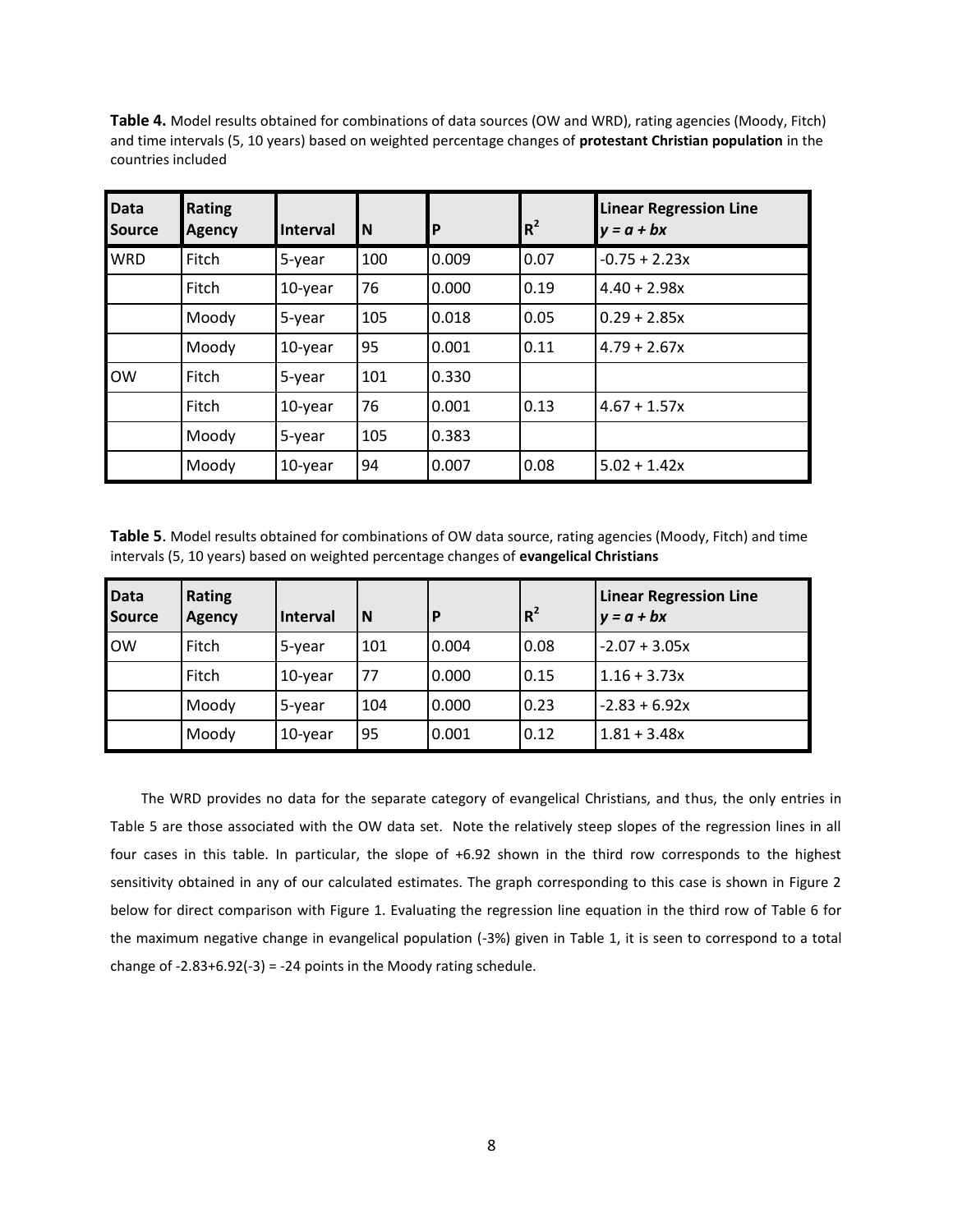

**Figure 2.** Change in Moody ratings as a function of percentage changes of weighted evangelical Christian populations for the 2005 through 2010 interval obtained using the Operation World data set

| <b>Data</b><br><b>Source</b> | <b>Rating</b><br><b>Agency</b> | <b>Interval</b> | <b>N</b> | P     | $R^2$ | <b>Linear Regression Line</b><br>$y = a + bx$ |
|------------------------------|--------------------------------|-----------------|----------|-------|-------|-----------------------------------------------|
| <b>WRD</b>                   | Fitch                          | 5-year          | 101      | 0.036 | 0.04  | $-0.64 + 1.33x$                               |
|                              | Fitch                          | 10-year         | 77       | 0.519 |       |                                               |
|                              | Moody                          | 5-year          | 105      | 0.025 | 0.05  | $0.41 + 1.98x$                                |
|                              | Moody                          | 10-year         | 95       | 0.295 |       |                                               |
| <b>OW</b>                    | Fitch                          | 5-year          | 99       | 0.110 |       |                                               |
|                              | Fitch                          | 10-year         | 75       | 0.112 |       |                                               |
|                              | Moody                          | 5-year          | 104      | 0.004 | 0.08  | $0.30 + 1.25x$                                |
|                              | Moody                          | 10-year         | 95       | 0.003 | 0.09  | $5.22 + 0.90x$                                |

**Table 6**. Model results obtained for combinations of data sources (OW and WRD), rating agencies (Moody, Fitch) and time intervals (5, 10 years) based on weighted percentage changes of **Catholics**

Only four of the eight combinations in the computed results for Catholics produced any significantly correlated results. Weighting as described in the previous section were applied to the input populations in all cases.

Finally, in order to examine the situation for at least one non-Christian religion, we also computed the correlations for the same eight combinations of factors as were used in the previously discussed Christian models.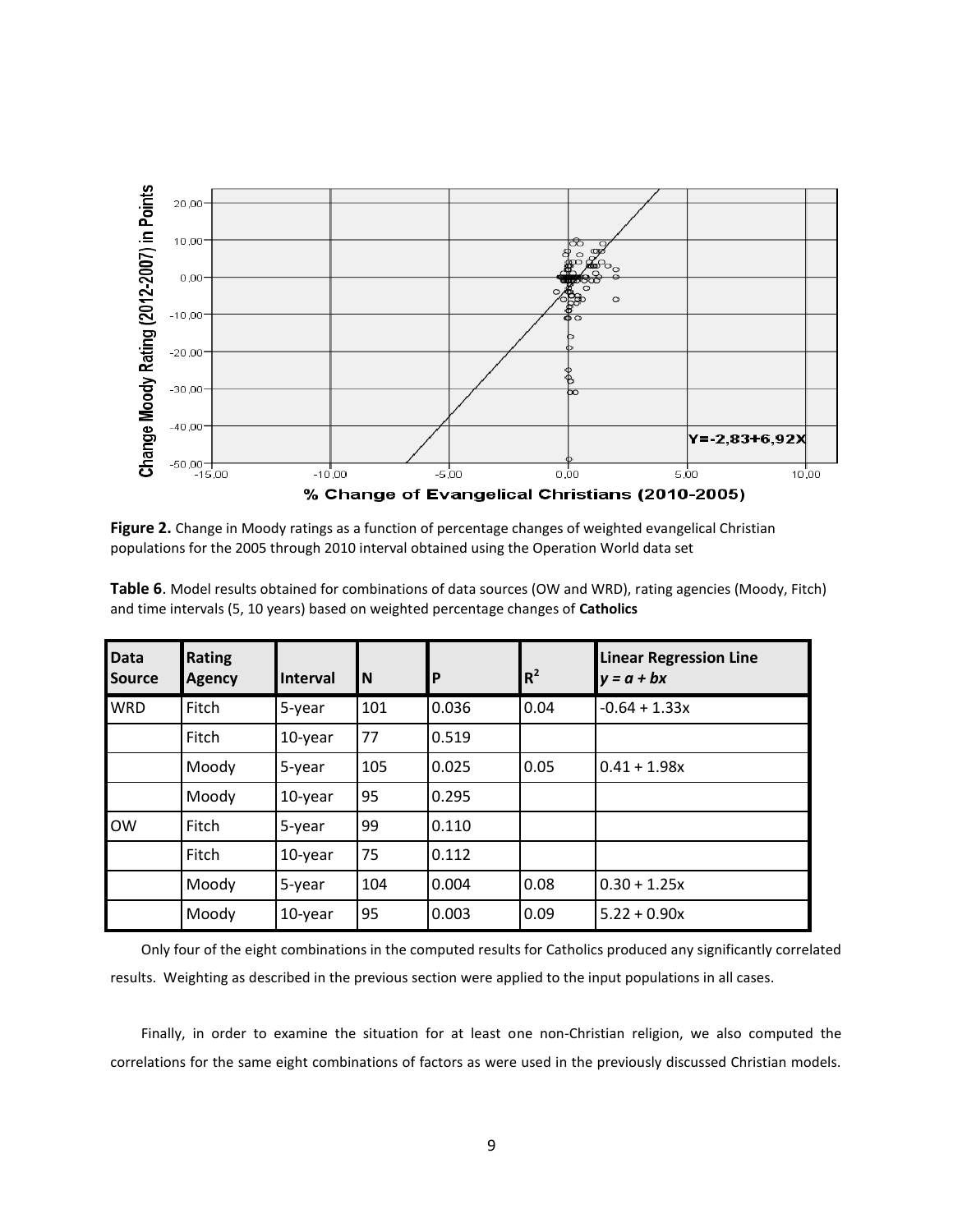Because of the considerable importance of Islam in world affairs over the time interval of interest, that was the particular non-Christian religion that we analyzed, with results as shown in Table 7.

| <b>Data</b><br><b>Source</b> | <b>Rating</b><br><b>Agency</b> | Interval | IN. | l P   | $R^2$ | <b>Linear Regression Line</b><br>$y = a + bx$ |
|------------------------------|--------------------------------|----------|-----|-------|-------|-----------------------------------------------|
| <b>WRD</b>                   | Fitch                          | 5-year   | 100 | 0.392 |       |                                               |
|                              | Fitch                          | 10-year  | 76  | 0.497 |       |                                               |
|                              | Moody                          | 5-year   | 104 | 0.068 |       |                                               |
|                              | Moody                          | 10-year  | 94  | 0.875 |       |                                               |
| <b>OW</b>                    | Fitch                          | 5-year   | 95  | 0.256 |       |                                               |
|                              | Fitch                          | 10-year  | 72  | 0.055 |       |                                               |
|                              | Moody                          | 5-year   | 100 | 0.092 |       |                                               |
|                              | Moody                          | 10-year  | 89  | 0.019 | 0.06  | $6.14 - 2.93x$                                |

**Table 7**. Model results obtained for combinations of data sources (OW and WRD), rating agencies (Moody, Fitch) and time intervals (5, 10 years) based on weighted percentage changes of **Muslims**

The results in the table show that only one of the eight combinations yielded significant correlation and that, interestingly, the slope is negative in the one case in which significant correlation was found.

A number of individual country examples taken from the input data combination of OW and the Fitch ratings are given in Table 8.

| Table 8. Selected examples of input data combinations for specific countries using OW data for the Christian |
|--------------------------------------------------------------------------------------------------------------|
| population and Fitch ratings for the associated five- and ten-year intervals                                 |

| Country                         | <b>Interval</b><br>(Years) | <b>Christians</b><br>(% Change) | <b>Fitch Rating Change</b><br>(No. Steps) |
|---------------------------------|----------------------------|---------------------------------|-------------------------------------------|
| Belgium                         | 5                          | $-3$                            | $-4$                                      |
| China                           | 10                         | $+2$                            | $+6$                                      |
| Iceland                         | 10                         | $-5$                            | $-17$                                     |
| Italy                           | 10                         | -6                              | $-13$                                     |
| The Netherlands                 | 5                          | $-2$                            | 0                                         |
| Spain                           | 10                         | -9                              | $-22$                                     |
| United kingdom                  | 5                          | $-4$                            | $-1$                                      |
| Germany                         | 5                          | $-3$                            | 0                                         |
| <b>United States of America</b> | 5                          | $-2$                            | $-1$                                      |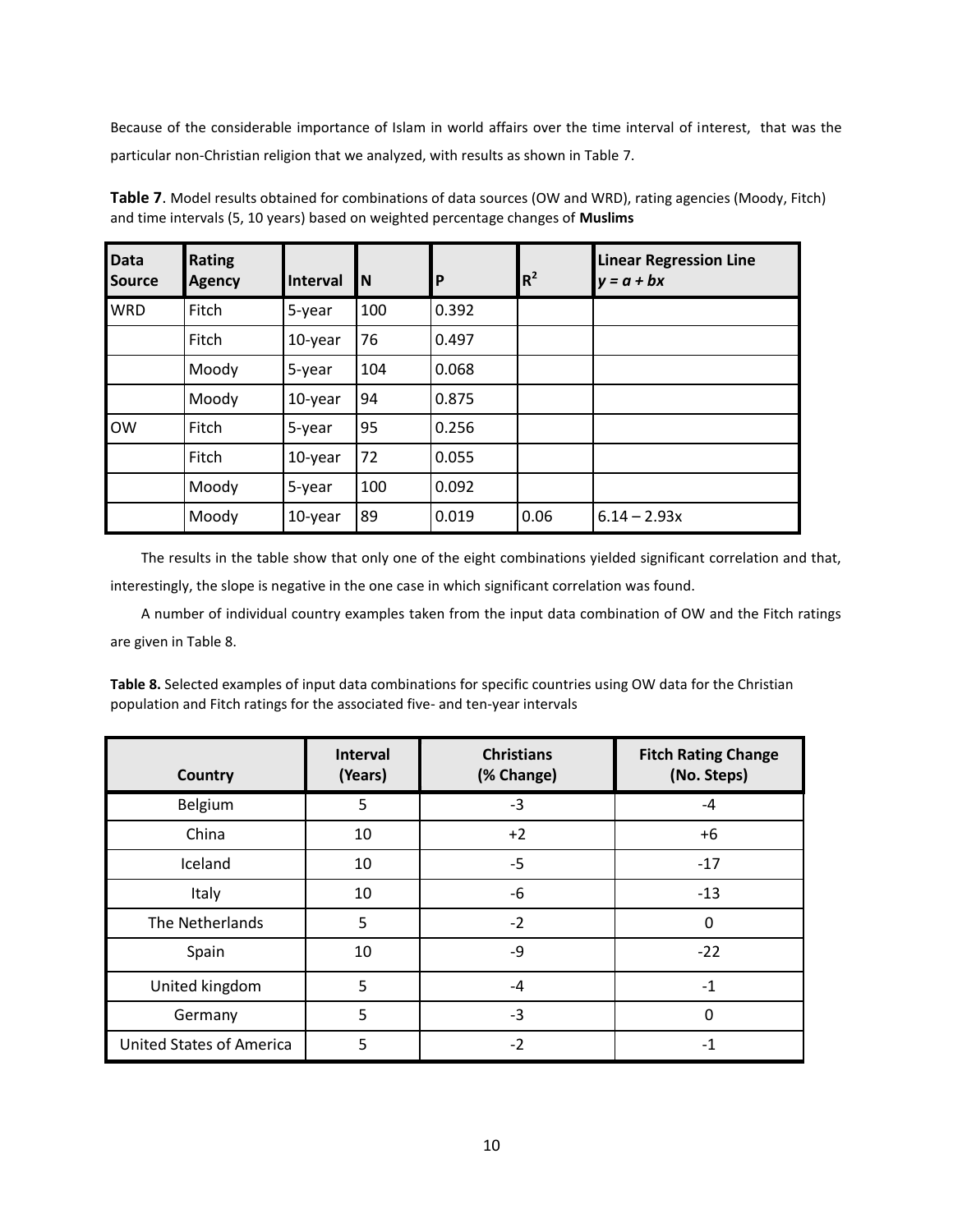### **Conclusions**

Consistent with suggestions tendered by de Jong [7], we have analyzed the relationship between the percentage change in the population of the single religious group, Christians, and the change in sovereign ratings awarded by the Moody and Fitch agencies. Based on the results presented herein, the specific hypothesis that changes in the percentage of Christians within a society exert a measurable correlated influence of the economic well-being of that society (as measured by changes in sovereign ratings from two independent organizations) appears to have been generally validated to within the limits of the assumptions adopted and the level of detail of the available data. When considering total populations of all Christians per country, significant correlations were obtained in seven out of the eight combinations of data sources, rating agencies and time intervals that were analyzed. In every case the results demonstrated a positive relationship between changes in Christian populations and changes in sovereign rating; that is, increases in Christian populations were reflected in increases in the quality of the corresponding rating. While it is well recognized that the broadness of the category of the independent variable "Christian" probably masks the contributions of other multivariate factors, we regard the nature of the results to be not without merit as a first-order demonstration that a society's rejection of the relevance of God and godly principles in the conduct of personal and national life carries with it commensurate negative consequences. As a matter of further interest, similar analyses were conducted for the Christian subsets of protestants, evangelicals and Catholics. For the twenty combinations analyzed under those categories for which data are available, similar positive statistically significant results were obtained in fourteen cases. The highest degree of sensitivity of the sovereign ratings to changes in population in any of our analyses was observed in relation to evangelicals. Finally, a similar analysis was performed for Muslims, which yielded significant correlation in only one of eight cases, and in that single instance the correlation was negative.

It is our hope that this approach can be expanded and refined in future years. In particular, we suggest an extension of this approach, perhaps based on other suitable hypotheses, for longer time frames and intervals, and with the incorporation of suitable multivariate analysis as possible when requisite supporting data are available. Further, it is recommended that such analyses be extended to other individual religious groups.

11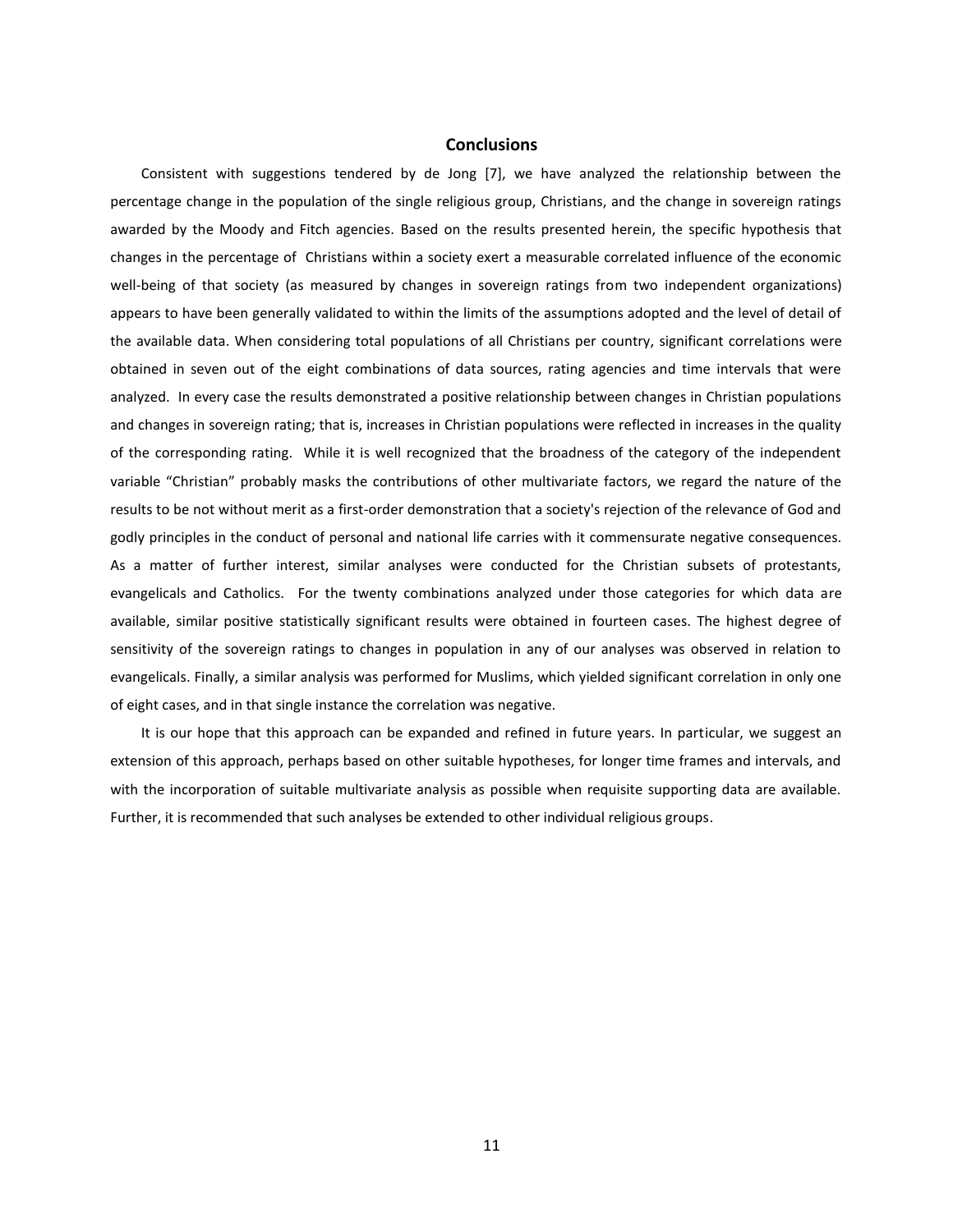### **References**

- 1 Barro, B. and Mitchell, J. (2004) 'Religious Faith and Economic Growth: What Matters Most-Belief or Belonging?' Retrieved from [http://www.heritage.org/research/lecture/religious-faith-and-economic](http://www.heritage.org/research/lecture/religious-faith-and-economic-growth-what-matters-most-belief-or-belonging)[growth-what-matters-most-belief-or-belonging](http://www.heritage.org/research/lecture/religious-faith-and-economic-growth-what-matters-most-belief-or-belonging)
- 2 Barro, R.J. and R.C. McCleary (2003). Religion and Economic Growth Across Countries, *American Sociological Review* 68(5), 760-781.
- 3 Beckworth, D. (2009) "Praying for a Recession: The Business Cycle and Protestant Religiosity in the United States". *Texas State University, San Marcos, TX* . Retrieved from http://papers.ssrn.com/sol3/papers.cfm?abstract\_id=1103142
- 4 Bettendorf, L and Dijkgraaf, E. (2008) Religion and Income, *Tinbergen Institute Discussion Paper* TI 2008- 014/3
- 5 Harris, R.J. and Medcalfe, S. 'Analysis of the Relationship between Religious Participation and Economic Recessions'. Retrieved from http://www.thearda.com/asrec/archive/papers/Harris\_Religious\_Participation\_Recessions.pdf
- 6 Iannaccone, Laurence. (1998). "Introduction to the Economics of Religion." *Journal of Economic Literature*. 36 (September): 1465-1494
- 7 Jong de E., (November 2008) Religious Values and Economic Growth: *NiCE Working Paper* 08-111; A review and assessment of recent studies, Nijmegen. Retrieved from www.ru.nl/publish/pages/516298/nice\_08111.pdf
- 8 Mangeloja, E. (2005). Economic growth and religious production efficiency, *Applied Economics* 37, 2349- 2359.
- 9 McCleary R.M. and Barro, R.J. (2006) Religion and Economy, *Journal of Economic Perspectives*—Volume 20, Number 2—Spring —Pages 49 –72. Retrieved from http://scholar.harvard.edu/sites/scholar.iq.harvard.edu/files/rachelmccleary/files/jep\_relandecon.pdf
- 10 Stackhouse, M. (2011). Weber: Theology and economics. *The [Oxford] Handbook of Christianity and Economics*. Ed, Oslington, P., Oxford University Press, New York (Forthcoming, 2011).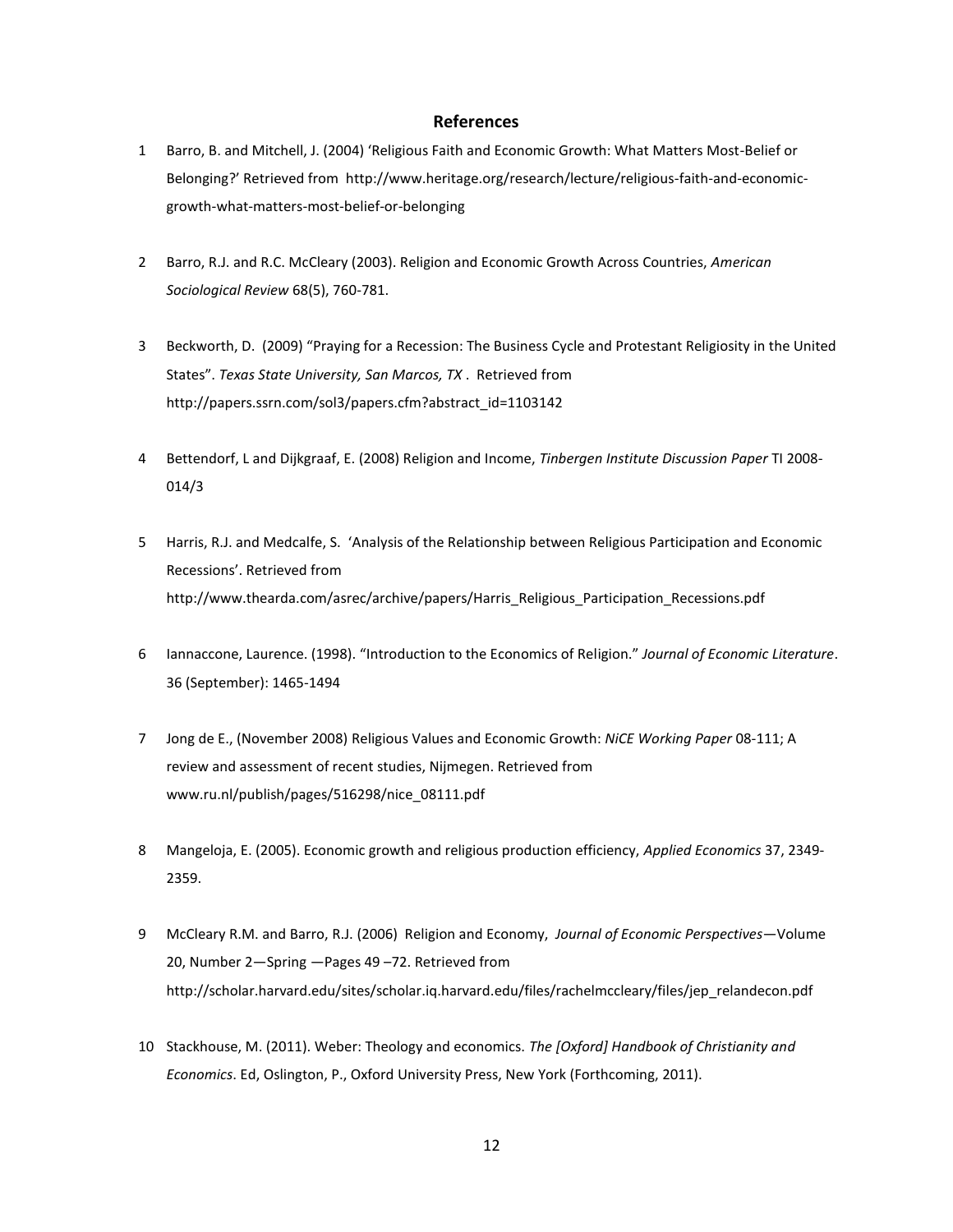- Tawney, R.H. (1926). Religion and the Rise of Capitalism: A historical study, Clouchester, Mass.: Peter Smith.
- Weber, M. (1930/2001). The Protestant Ethic and the Spirit of Capitalism (with an Introduction by A. Giddens), *Abingdon/New York*: Routledge Classics.
- Operation World, Professional Edition DVD ROM, Jason Mandryk; data set per country.
- World Religion Databank, [http://www.worldreligiondatab](http://www.worldreligiondata/)ase.org
- Organization of Economic Co-operation and Development (OECD), Working Paper No. 124, Emerging market Risk Sovereign Ratings, Guillermo Larrain *et al*, Research Programme: Macroeconomic Interdependence and Capital Flows, April 1997.
- SPSS Statistical Data Analysis and Processing Package, Version 19.
- Weighting Factors in Statistical Regression Analysis: Website http://www.restore.ac.uk/PEAS/theoryweighting.php#diff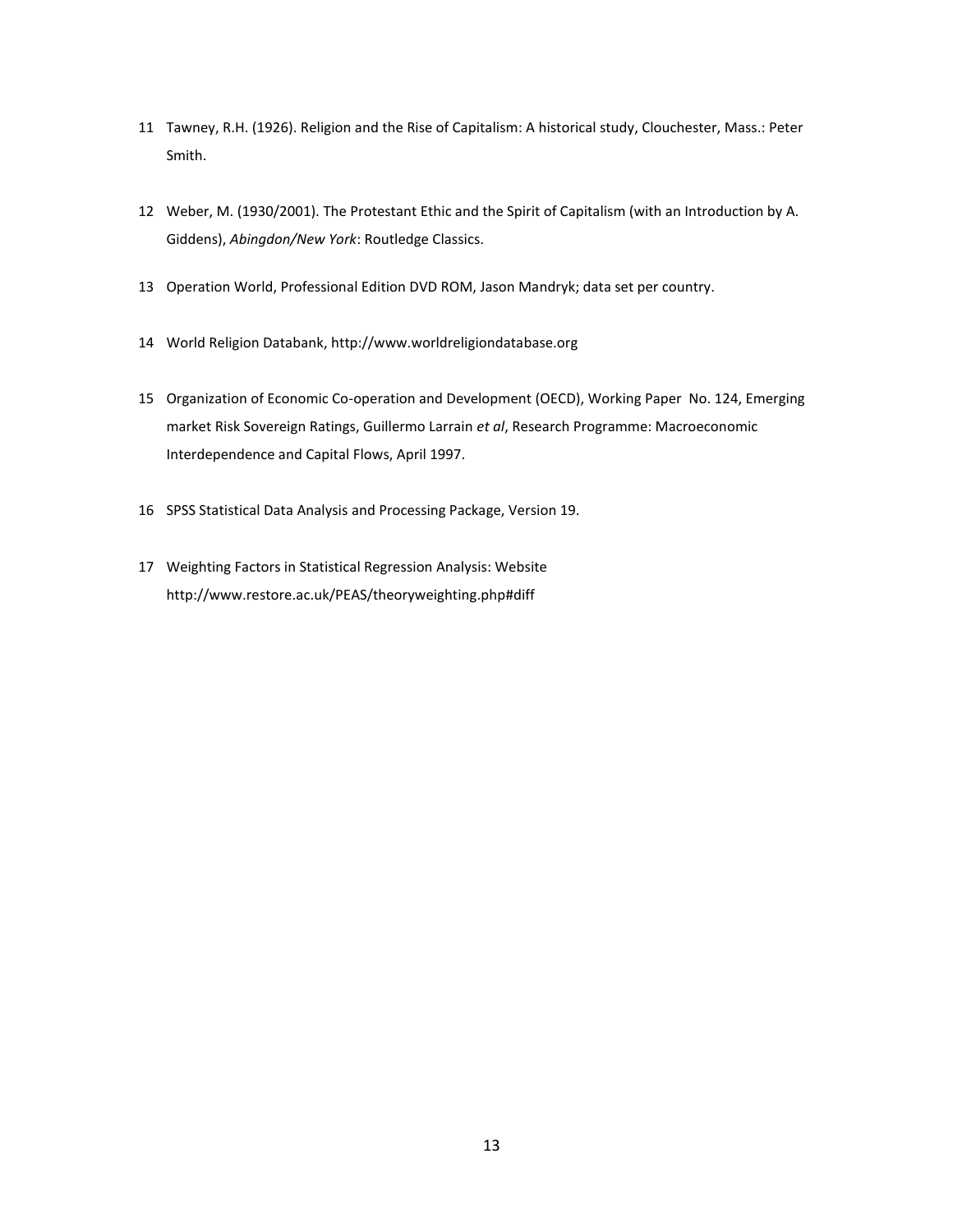| Moody          |            |                | Fitch               |               |                          |
|----------------|------------|----------------|---------------------|---------------|--------------------------|
| Aaa            | Stable     | 61             | AAA                 | stable        | 64                       |
|                | Neg        | 60             | AAA                 | neg           | 63                       |
| Aa1            | Pos        | 59             | AA+                 | pos           | 62                       |
|                | Stable     | 58             | AA+                 | stable        | 61                       |
|                | Neg        | 57             | AA+                 | neg           | 60                       |
| Aa2            | pos        | 56             | AA                  | pos           | 59                       |
|                | Stable     | 55             | AA                  | stable        | 58                       |
|                | Neg        | 54             | AA                  | neg           | 57                       |
| Aa3            | pos        | 53             | AA-                 | pos           | 56                       |
|                | Stable     | 52             | AA-                 | stable        | 55                       |
|                | Neg        | 51             | AA-                 | neg           | 54                       |
| A1             | pos        | 50             | $A+$                | pos           | 53                       |
|                | Stable     | 49             | $A+$                | stable        | 52                       |
|                | Neg        | 48             | A+                  | neg           | 51                       |
| A <sub>2</sub> | pos        | 47             | Α                   | pos           | 50                       |
|                | Stable     | 46             | Α                   | stable        | 49                       |
|                | Neg        | 45             | Α                   | neg           | 48                       |
| A3             | pos        | 44             | А-                  | pos           | 47                       |
|                | Stable     | 43             | $A -$               | stable        | 46                       |
|                | Neg        | 42             | $A-$                | neg           | 45                       |
| Baa1           | pos        | 41             | BBB+                | pos           | 44                       |
|                | Stable     | 40             | BBB+                | stable        | 43                       |
|                | Neg        | 39             | BBB+                | neg           | 42                       |
| Baa2           | pos        | 38             | <b>BBB</b>          | pos           | 41                       |
|                | Stable     | 37             | <b>BBB</b>          | stable        | 40                       |
|                | Neg        | 36             | <b>BBB</b>          | neg           | 39                       |
| Baa3           | pos        | 35             | BBB-                | pos           | 38                       |
|                | Stable     | 34             | BBB-<br>BBB-        | stable        | 37                       |
| Ba1            | Neg<br>pos | 33<br>32       | BB+                 | neg           | 36<br>35                 |
|                | Stable     | 31             | BB+                 | pos<br>stable | 34                       |
|                | Neg        | 30             | BB+                 | neg           | 33                       |
| Ba2            | pos        | 29             | BB                  | pos           | 32                       |
|                | Stable     | 28             | BB                  | stable        | 31                       |
|                | Neg        | 27             | BB                  | neg           | 30                       |
| Ba3            | pos        | 26             | BB-                 | pos           | 29                       |
|                | Stable     | 25             | BB-                 | stable        | 28                       |
|                | Neg        | 24             | BB-                 | neg           | 27                       |
| <b>B1</b>      | pos        | 23             | $B+$                | pos           | 26                       |
|                | Stable     | 22             | $B+$                | stable        | 25                       |
|                | Neg        | 21             | $B+$                | neg           | 24                       |
| B2             | pos        | 20             | B                   | pos           | 23                       |
|                | Stable     | 19             | B                   | stable        | 22                       |
|                | Neg        | 18             | B                   | neg           | 21                       |
| B3             | pos        | 17             | B-                  | pos           | $20\,$                   |
|                | Stable     | 16             | $B-$                | stable        | 19                       |
|                | Neg        | 15             | $\mathsf B\text{-}$ | neg           | $18\,$                   |
| Caa1           | pos        | 14             | $CCC+$              | pos           | $17\,$                   |
|                | Stable     | 13             | $CCC+$              | stable        | 16                       |
|                | Neg        | 12             | $CCC+$              | neg           | 15                       |
| Caa2           | pos        | 11             | ccc                 | pos           | 14                       |
|                | Stable     | 10             | ccc                 | stable        | 13                       |
|                | Neg        | 9              | ccc                 | neg           | 12                       |
| Caa3           | pos        | 8              | CCC-                | pos           | $11\,$                   |
|                | Stable     | $\overline{7}$ | CCC-                | stable        | $10\,$                   |
|                | Neg        | 6              | CCC-                | neg           | 9                        |
| Ca             | pos        | 5              | $\mathsf{CC}$       | pos           | 8                        |
|                | Stable     | 4              | $\mathsf{CC}$       | stable        | $\overline{\mathcal{I}}$ |
|                | Neg        | 3              | $\mathsf{CC}$       | neg           | 6                        |
| С              | pos        | $\mathbf{2}$   | $\mathsf C$         | pos           | 5                        |
|                | Stable     | $\mathbf 1$    | $\mathsf{C}$        | stable        | 4                        |
|                |            |                | $\mathsf{C}$        | neg           | 3                        |
|                |            |                | D                   | pos           | $\mathbf 2$              |
|                |            |                | D                   | stable        | $\mathbf{1}$             |

|  | Appendix 1: Fitch and Moody Rating System Value Steps |
|--|-------------------------------------------------------|
|--|-------------------------------------------------------|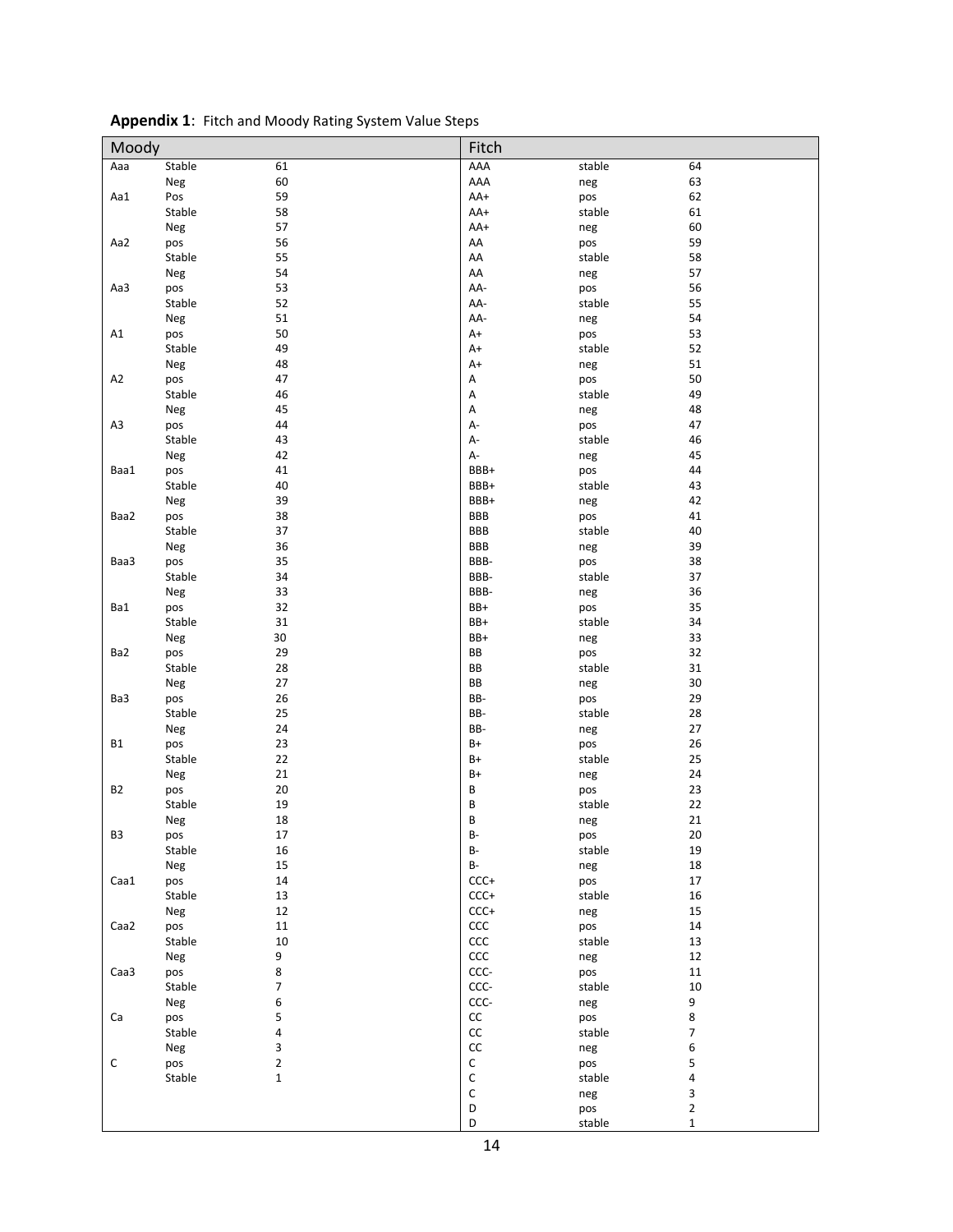| Country            | Fitch<br>5              | Fitch<br>10             | Moody<br>5              | Moody<br>10             | Country          | Fitch<br>5                         | Fitch<br>10             | Moody<br>5              | Moc<br>1 <sub>0</sub>   |
|--------------------|-------------------------|-------------------------|-------------------------|-------------------------|------------------|------------------------------------|-------------------------|-------------------------|-------------------------|
| Albania            |                         |                         | $\overline{\mathsf{x}}$ |                         | Honduras         |                                    |                         | $\overline{\mathsf{x}}$ | X                       |
| Argentina          |                         | $\blacksquare$          | $\overline{\mathsf{X}}$ | $\overline{\mathsf{X}}$ | Hungary          | $\overline{\mathsf{X}}$            | $\overline{\mathsf{x}}$ | $\overline{\mathsf{X}}$ | $\overline{\mathsf{x}}$ |
| Armenia            | X                       | $\ddot{\phantom{0}}$    | $\overline{\mathsf{x}}$ | ä,                      | Iceland          | $\overline{X}$                     | $\overline{\mathsf{x}}$ | $\overline{X}$          | X                       |
| Aruba              | $\overline{\mathsf{x}}$ | $\overline{\mathsf{x}}$ |                         |                         | India            | $\overline{\mathsf{x}}$            | $\overline{\mathsf{x}}$ | $\overline{\mathsf{x}}$ | Χ                       |
| Australia          | $\overline{\mathsf{x}}$ | $\overline{\mathsf{X}}$ | $\overline{\mathsf{x}}$ | $\overline{\mathsf{x}}$ | Indonesia        | $\overline{\mathsf{X}}$            | $\overline{\mathsf{x}}$ | $\overline{\mathsf{x}}$ | X                       |
| Austria            | $\overline{\mathsf{x}}$ | $\overline{\mathsf{X}}$ | $\overline{\mathsf{X}}$ | $\overline{\mathsf{x}}$ | Ireland          | $\overline{\mathsf{X}}$            | $\overline{\mathsf{x}}$ | $\overline{\mathsf{X}}$ | X                       |
| Azerbaijan         | $\overline{\mathsf{x}}$ | $\overline{X}$          | $\overline{\mathsf{x}}$ |                         | <b>Israel</b>    | $\overline{\mathsf{X}}$            | $\overline{\mathsf{x}}$ | $\overline{X}$          | Χ                       |
| Bahamas, The       |                         |                         | $\overline{X}$          | X                       | Italy            | $\overline{X}$                     | X                       | X                       | X                       |
| <b>Bahrain</b>     | $\overline{\mathsf{x}}$ | $\overline{\mathsf{x}}$ | $\overline{\mathsf{X}}$ | $\overline{\mathsf{X}}$ | Jamaica          | $\overline{\mathsf{X}}$            |                         | $\overline{\mathsf{X}}$ | X                       |
| <b>Barbados</b>    | ä,                      | $\ddot{\phantom{0}}$    | $\overline{\mathsf{X}}$ | $\overline{\mathsf{X}}$ | Japan            | $\overline{\mathsf{X}}$            | $\overline{\mathsf{x}}$ | $\overline{\mathsf{X}}$ | Χ                       |
| <b>Belarus</b>     |                         |                         | $\overline{X}$          |                         | Jordan           |                                    |                         | $\overline{\mathsf{X}}$ | Χ                       |
| Belgium            | X                       | X                       | $\overline{\mathsf{x}}$ | $\overline{\mathsf{x}}$ | Kazakhstan       | $\cdot$<br>$\overline{\mathsf{x}}$ | $\overline{\mathsf{x}}$ | $\overline{\mathsf{x}}$ | X                       |
| <b>Belize</b>      |                         |                         | $\overline{\mathsf{X}}$ | $\overline{\mathsf{X}}$ | Kenya            | $\overline{\mathsf{X}}$            |                         |                         |                         |
| Bermuda            | $\overline{\mathsf{x}}$ | $\overline{\mathsf{X}}$ | $\overline{\mathsf{x}}$ | $\overline{\mathsf{X}}$ | Korea, North     | $\overline{\mathsf{X}}$            | $\overline{\mathsf{x}}$ | $\overline{\mathsf{X}}$ | $\overline{\mathsf{x}}$ |
| <b>Bolivia</b>     | $\overline{\mathsf{x}}$ |                         | $\overline{\mathsf{x}}$ | $\overline{\mathsf{x}}$ | Kuwait           | $\overline{\mathsf{x}}$            | $\overline{\mathsf{x}}$ | $\overline{\mathsf{x}}$ | Χ                       |
| <b>Bosnia</b>      |                         | $\ddot{\phantom{0}}$    | X                       |                         | Latvia           | $\overline{X}$                     | X                       | $\overline{X}$          | X                       |
| Botswana           |                         |                         | $\overline{X}$          | X                       | Lebanon          | $\overline{X}$                     | $\overline{\mathsf{x}}$ | $\overline{\mathsf{X}}$ | X                       |
| <b>Brazil</b>      | $\overline{\mathsf{x}}$ | X                       | $\overline{X}$          | $\overline{\mathsf{x}}$ | Lesotho          | $\overline{X}$                     | $\overline{\mathsf{x}}$ |                         |                         |
| <b>Bulgaria</b>    | $\overline{\mathsf{x}}$ | $\overline{X}$          | $\overline{\mathsf{X}}$ | $\overline{\mathsf{X}}$ | Lithuania        | $\overline{\mathsf{X}}$            | $\overline{\mathsf{X}}$ | $\overline{X}$          | X                       |
|                    |                         |                         | $\overline{\mathsf{x}}$ |                         |                  | $\overline{\mathsf{x}}$            | $\overline{\mathsf{x}}$ | $\overline{\mathsf{x}}$ |                         |
| Cambodia           |                         |                         |                         |                         | Luxembourg       |                                    |                         |                         | X                       |
| Cameroon           | X                       |                         |                         | ×                       | Macedonia        | $\overline{\mathsf{x}}$            |                         | $\cdot$                 | $\cdot$                 |
| Canada             | $\overline{\mathsf{x}}$ | $\sf X$                 | $\sf X$                 | X                       | Malawi           | $\overline{X}$                     | $\cdot$                 | $\cdot$                 | $\cdot$                 |
| Cayman Islands     |                         |                         | $\sf X$                 | X                       | Malaysia         | X                                  | X                       | Χ                       | Χ                       |
| Chile              | X                       | $\sf X$                 | $\overline{\mathsf{x}}$ | $\overline{\mathsf{x}}$ | Mali             | $\overline{X}$                     |                         |                         |                         |
| China              | $\sf X$                 | $\sf X$                 | X                       | X                       | Malta            | $\overline{X}$                     | X                       | X                       | X                       |
| China, Hong Kong   | $\overline{\mathsf{x}}$ | $\overline{X}$          | $\overline{\mathsf{x}}$ | $\overline{\mathsf{x}}$ | <b>Mauritius</b> | $\cdot$                            |                         | X                       | X                       |
| Colombia           | X                       | $\sf X$                 | X                       | $\overline{\mathsf{x}}$ | Mexico           | $\sf X$                            | $\overline{\mathsf{x}}$ | X                       | Х                       |
| Costa Rica         | $\overline{\mathsf{x}}$ | $\overline{X}$          | $\overline{\mathsf{x}}$ | $\overline{\mathsf{x}}$ | Moldova          | $\overline{X}$                     | $\overline{\mathsf{x}}$ | $\overline{X}$          | X                       |
| Croatia            | $\overline{\mathsf{x}}$ | $\overline{\mathsf{x}}$ | $\overline{\mathsf{X}}$ | $\overline{\mathsf{x}}$ | Mongolia         | $\overline{\mathsf{X}}$            | $\cdot$                 | $\overline{\mathsf{X}}$ | $\cdot$                 |
| Cuba               | $\cdot$                 | $\blacksquare$          | $\sf X$                 | X                       | Montenegro       | $\cdot$                            | $\cdot$                 | $\mathsf X$             | $\cdot$                 |
| Cyprus             | Χ                       | Χ                       | $\mathsf X$             | X                       | Morocco          | X                                  |                         | X                       | Χ                       |
| Czech Republic     | $\overline{X}$          | $\overline{X}$          | $\overline{\mathsf{x}}$ | $\overline{\mathsf{x}}$ | Mozambique       | $\overline{\mathsf{x}}$            |                         |                         |                         |
| Denmark            | $\overline{\mathsf{X}}$ | $\overline{\mathsf{X}}$ | $\overline{\mathsf{x}}$ | $\overline{\mathsf{X}}$ | Namibia          | $\overline{\mathsf{X}}$            |                         |                         | $\cdot$                 |
| Dominican Republic | $\overline{\mathsf{X}}$ |                         | $\overline{\mathsf{x}}$ | $\overline{\mathsf{X}}$ | Netherlands      | $\overline{\mathsf{X}}$            | $\overline{\mathsf{X}}$ | $\overline{\mathsf{X}}$ | $\overline{\mathsf{x}}$ |
| Ecuador            | X                       | X                       | X                       | X                       | New Zealand      | X                                  | X                       | X                       | Χ                       |
| Egypt              | $\overline{X}$          | $\mathsf{X}$            | $\overline{X}$          | X                       | Nicaragua        |                                    |                         | X                       | X                       |
| El Salvador        | $\overline{\mathsf{X}}$ | $\overline{X}$          | $\overline{X}$          | $\overline{\mathsf{X}}$ | Nigeria          | Χ                                  | $\cdot$                 | $\bullet$               | $\cdot$                 |
| Estonia            | $\overline{X}$          | X                       | $\overline{X}$          | $\overline{X}$          | Norway           | $\overline{X}$                     | X                       | X                       | X                       |
| Fiji               |                         |                         | X                       | Χ                       | Oman             | $\blacksquare$                     |                         | X                       | X                       |
| Finland            | X                       | X                       | $\overline{X}$          | X                       | Pakistan         |                                    |                         | X                       | X                       |
| France             | $\overline{X}$          | $\overline{X}$          | $\overline{X}$          | $\overline{X}$          | Panama           | $\overline{X}$                     | $\overline{X}$          | $\overline{X}$          | X                       |
| Gabon              | $\overline{X}$          |                         |                         |                         | Papua New Guinea | $\overline{\mathsf{x}}$            | $\overline{X}$          | $\overline{X}$          | X                       |
| Gambia, The        | $\overline{\mathsf{X}}$ | X                       |                         |                         | Paraguay         |                                    |                         | $\overline{X}$          | Χ                       |
| Georgia            | $\overline{X}$          |                         |                         |                         | Peru             | $\overline{X}$                     | $\overline{X}$          | $\overline{X}$          | X                       |
| Germany            | $\overline{X}$          | X                       | X                       | X                       | Philippines      | $\overline{X}$                     | $\overline{X}$          | $\overline{X}$          | X                       |
| Ghana              | X                       | ¥,                      | $\blacksquare$          | $\blacksquare$          | Poland           | X                                  | X                       | X                       | Χ                       |
| Greece             | X                       | X                       | X                       | X                       | Portugal         | X                                  | X                       | X                       | Χ                       |
| Guatemala          | $\overline{X}$          |                         | $\overline{X}$          | $\overline{X}$          | Qatar            |                                    |                         | $\overline{X}$          | X                       |

| Country          | Fitch                   | Fitch                   | Moody                   | Moody                   |
|------------------|-------------------------|-------------------------|-------------------------|-------------------------|
|                  | 5                       | 10                      | 5                       | 10                      |
| Honduras         |                         | $\cdot$                 | $\overline{\mathsf{x}}$ | $\overline{\mathsf{x}}$ |
| Hungary          | $\overline{\mathsf{x}}$ | $\overline{\mathsf{x}}$ | $\overline{\mathsf{X}}$ | $\overline{\mathsf{x}}$ |
| Iceland          | $\overline{\mathsf{x}}$ | $\overline{\mathsf{x}}$ | $\overline{\mathsf{x}}$ | $\overline{\mathsf{x}}$ |
| India            | $\overline{\mathsf{x}}$ | $\overline{\mathsf{x}}$ | $\overline{\mathsf{x}}$ | $\overline{\mathsf{x}}$ |
| Indonesia        | $\overline{\mathsf{x}}$ | $\overline{\mathsf{x}}$ | $\overline{\mathsf{x}}$ | $\overline{\mathsf{x}}$ |
| Ireland          | $\overline{\mathsf{X}}$ | $\overline{\mathsf{x}}$ | $\overline{\mathsf{X}}$ | $\overline{\mathsf{x}}$ |
| Israel           | $\overline{\mathsf{x}}$ | $\overline{\mathsf{x}}$ | $\overline{\mathsf{x}}$ | $\overline{\mathsf{x}}$ |
| Italy            | $\overline{\mathsf{x}}$ | $\overline{\mathsf{x}}$ | $\overline{X}$          | $\overline{\mathsf{x}}$ |
| Jamaica          | $\overline{\mathsf{x}}$ |                         | $\overline{\mathsf{x}}$ | $\overline{\mathsf{x}}$ |
| Japan            | $\overline{\mathsf{x}}$ | $\overline{\mathsf{x}}$ | $\overline{\mathsf{x}}$ | $\overline{\mathsf{x}}$ |
| Jordan           | $\blacksquare$          |                         | $\overline{\mathsf{x}}$ | $\overline{\mathsf{x}}$ |
| Kazakhstan       | $\overline{\mathsf{x}}$ | $\overline{\mathsf{x}}$ | $\overline{\mathsf{x}}$ | $\overline{\mathsf{x}}$ |
| Kenya            | $\overline{\mathsf{x}}$ | $\cdot$                 | $\cdot$                 | ł,                      |
| Korea, North     | $\overline{\mathsf{x}}$ | $\overline{\mathsf{x}}$ | $\overline{\mathsf{x}}$ | $\overline{\mathsf{X}}$ |
| Kuwait           | $\overline{\mathsf{x}}$ | $\overline{\mathsf{x}}$ | $\overline{\mathsf{x}}$ | $\overline{\mathsf{x}}$ |
| Latvia           | $\overline{\mathsf{x}}$ | $\overline{\mathsf{X}}$ | $\overline{X}$          | X                       |
| Lebanon          | $\overline{\mathsf{x}}$ | $\overline{\mathsf{x}}$ | $\overline{\mathsf{x}}$ | $\overline{\mathsf{x}}$ |
| Lesotho          | $\overline{\mathsf{x}}$ | $\overline{\mathsf{X}}$ |                         |                         |
| Lithuania        | $\overline{\mathsf{x}}$ | $\overline{\mathsf{x}}$ | $\overline{\mathsf{x}}$ | $\overline{\mathsf{x}}$ |
| Luxembourg       | $\overline{\mathsf{x}}$ | $\overline{\mathsf{x}}$ | $\overline{\mathsf{x}}$ | $\overline{\mathsf{x}}$ |
| Macedonia        | $\overline{\mathsf{x}}$ | $\cdot$                 | $\ddot{\phantom{0}}$    | $\cdot$                 |
| Malawi           | $\overline{\mathsf{x}}$ |                         |                         |                         |
| Malaysia         | $\overline{\mathsf{x}}$ | X                       | $\overline{\mathsf{x}}$ | X                       |
| Mali             | $\overline{\mathsf{x}}$ |                         |                         |                         |
| Malta            | $\overline{\mathsf{x}}$ | $\overline{\mathsf{x}}$ | X                       | X                       |
| Mauritius        |                         |                         | $\overline{\mathsf{x}}$ | $\overline{\mathsf{x}}$ |
| Mexico           | $\overline{\mathsf{x}}$ | $\overline{\mathsf{x}}$ | $\overline{\mathsf{x}}$ | $\overline{\mathsf{x}}$ |
| Moldova          | $\overline{\mathsf{x}}$ | $\overline{\mathsf{x}}$ | $\overline{\mathsf{x}}$ | $\overline{\mathsf{x}}$ |
| Mongolia         | $\overline{\mathsf{x}}$ | $\cdot$                 | $\overline{\mathsf{x}}$ | $\cdot$                 |
| Montenegro       | $\cdot$                 | $\cdot$                 | $\overline{\mathsf{X}}$ |                         |
| Morocco          | $\overline{\mathsf{x}}$ |                         | $\overline{\mathsf{x}}$ | X                       |
| Mozambique       | $\overline{\mathsf{x}}$ |                         | $\ddot{\phantom{0}}$    |                         |
| Namibia          | $\overline{\mathsf{x}}$ |                         | $\cdot$                 |                         |
| Netherlands      | $\overline{\mathsf{x}}$ | $\overline{\mathsf{x}}$ | $\overline{\mathsf{x}}$ | $\overline{\mathsf{x}}$ |
| New Zealand      | X                       | Χ                       | Χ                       | Χ                       |
| Nicaragua        |                         |                         | X                       | X                       |
| Nigeria          | Χ                       |                         |                         |                         |
| Norway           | $\overline{\mathsf{x}}$ | $\overline{\mathsf{x}}$ | $\overline{\mathsf{x}}$ | $\overline{\mathsf{x}}$ |
| Oman             |                         |                         | Χ                       | X                       |
| Pakistan         |                         |                         | X                       | Χ                       |
| Panama           | Χ                       | X                       | $\overline{\mathsf{x}}$ | Χ                       |
| Papua New Guinea | $\overline{\mathsf{x}}$ | $\overline{\mathsf{x}}$ | $\overline{\mathsf{x}}$ | $\overline{\mathsf{x}}$ |
| Paraguay         |                         |                         | $\overline{\mathsf{x}}$ | $\overline{\mathsf{x}}$ |
| Peru             | $\overline{\mathsf{x}}$ | $\overline{\mathsf{x}}$ | $\overline{\mathsf{x}}$ | X                       |
| Philippines      | $\overline{\mathsf{x}}$ | $\overline{\mathsf{x}}$ | Χ                       | Χ                       |
| Poland           | $\overline{\mathsf{x}}$ | $\overline{\mathsf{x}}$ | Χ                       | Χ                       |
| Portugal         | $\overline{\mathsf{x}}$ | $\overline{\mathsf{x}}$ | $\overline{\mathsf{x}}$ | Χ                       |
| Qatar            | l,                      | $\ddot{\phantom{0}}$    | $\overline{\mathsf{x}}$ | $\overline{\mathsf{x}}$ |

# **Appendix 2:** Country Set Included in Present Analyses